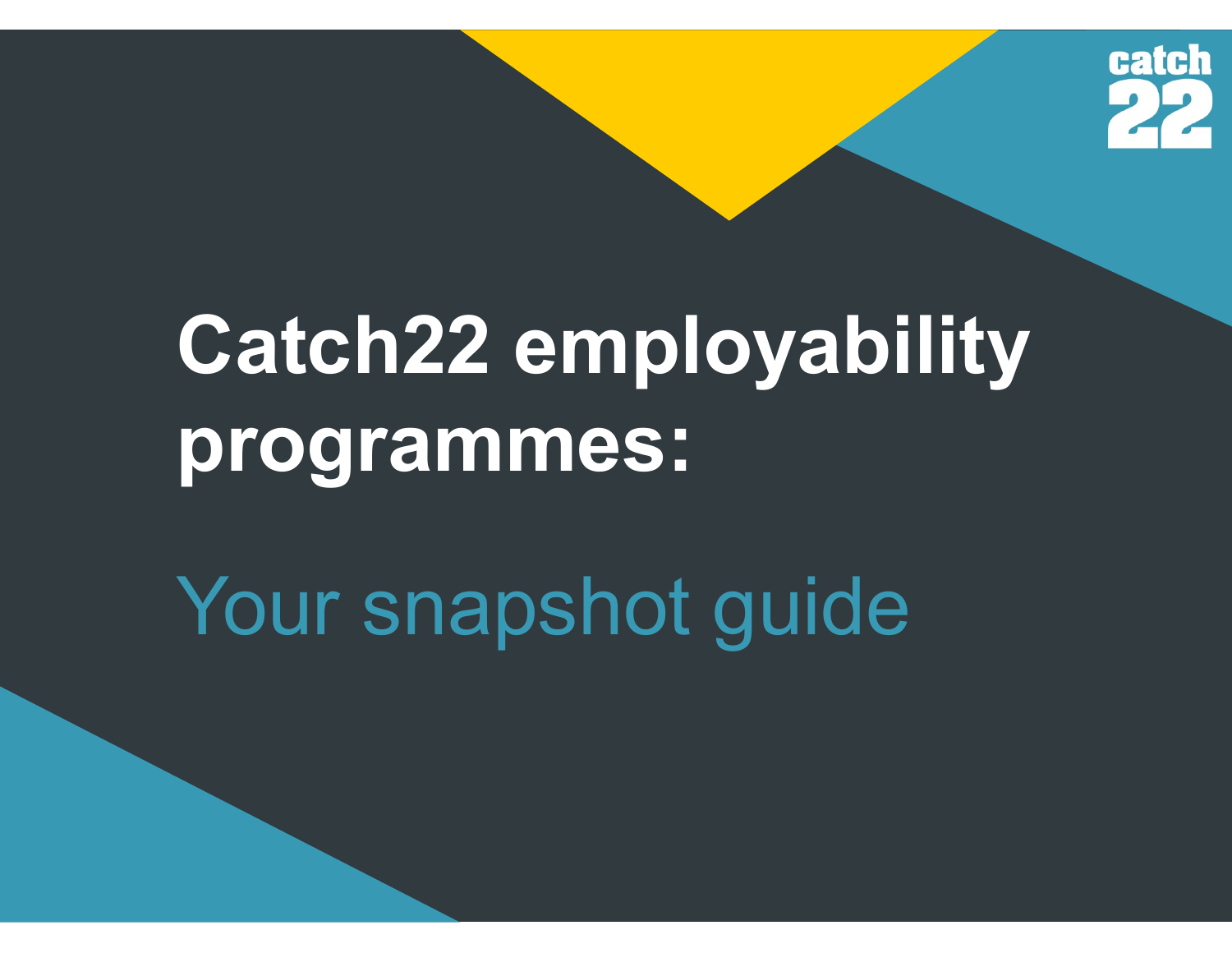# HORIZONS



#### **OVERVIEW**

Horizons empowers and helps people overcome social • Support from Career Coaches **barriers of School School School School School School School School School School School School Supports them into jobs and training. It is Catch 22's core employability programme and one of the first to address both supp** training. It is Catch 22's core employability programme<br>
The employees and helps people overcome social<br>
training. It is Catch 22's core employability programme<br>
and one of the first to address both<br>
unemployment and under and one of the first to address both unemployment and underemployment; where work is either low paid, unstable or without opportunities to progress.

#### WHO'S IT FOR?

Age: 16+

Location: London

Classification : Official

Programme length: No limit plus 6 months in-work support

Employment status: Participants must face at least one barrier into work and be either unemployed OR underemployed.

#### WHAT DO PARTICIPANTS GET?

- 
- 
- 
- 
- 

#### HOW DO I REFER?

**Email:** horizons@catch-22.org.uk with your details and one of our Employment Advisors will get back to you.

www.catch-22.org.uk/services/horizons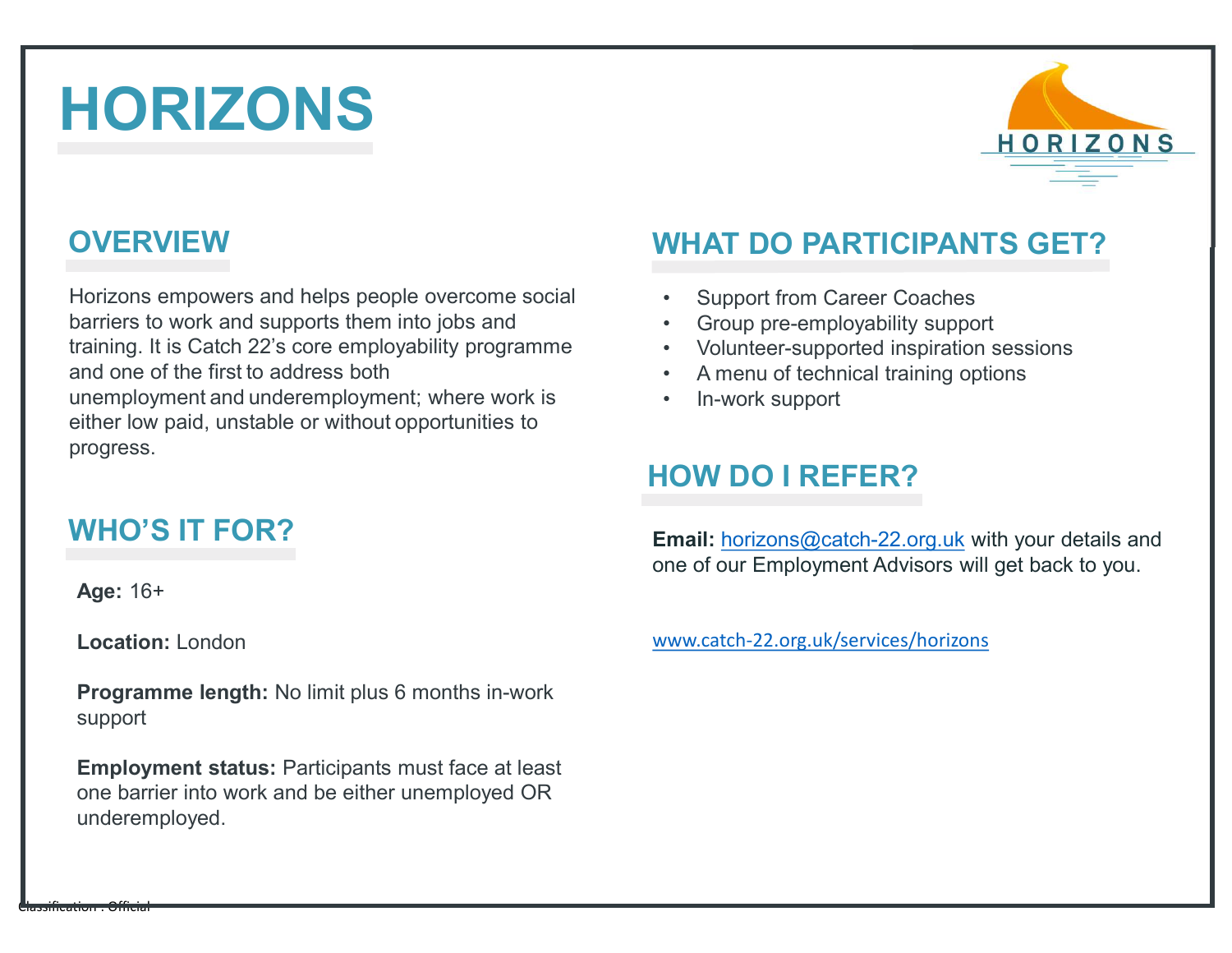# **JETs**



#### **OVERVIEW**

JETs is a programme designed to help participants with There are over 60 bespoke sessions for participants to the practical skills needed to relaunch their career. The **PROVERVIEW**<br> **PROVERVIEW**<br> **PROVERVIEW**<br> **PROVERVIEW**<br> **PROVERVIEW**<br> **PROVERVIEW**<br> **PROVERVIEW**<br> **PROVERVIEW**<br> **PROVERVIEW**<br> **PROVERVIEW**<br> **PROVERVIEW**<br> **PROVERVIEW**<br> **PROVERVIEW**<br> **PROVERVIEW**<br> **PROVERVIEW**<br> **PROVERVIEW SET SESSION CONTROVER SESSION**<br>
SETS is a programme designed to help participants with<br>
the practical skills needed to relaunch their career. The<br>
programme is extremely participant focussed with all<br>
sessions designed ba UNITENS<br>
UNITENS<br>
UNITENS IS a programme designed to help participants with<br>
the practical skills needed to relaunch their career. The<br>
programme is extremely participant focussed with all<br>
sessions designed based on the n sector specific job clubs, metal health & wellbeing, insight to new Industries and self-employment session.  $\cdot$  1:1 sessions (including CV writing, mock interviews, JETS also offers a wide range of 1:1 support for participants that require specific support, we will conduct regular reviews including a 3 month check to ensure that all needs are met. Sector specific job clubs, metal health & wellbeing,<br>
insight to new Industries and self-employment session.<br>
JETS also offers a wide range of 1:1 support for<br>
participants that require specific support, we will<br>
conduct r

#### WHO'S IT FOR?

Age: 18+

Location: London

Classification : Official

Programme length: 6 months of support

unemployed for at least 13 weeks

#### WHAT DO PARTICIPANTS GET?

choose from, including:

- WHAT DO PARTICIPANTS GET?<br>There are over 60 bespoke sessions for participants to<br>choose from, including:<br>• Large group broadcasts (with insights into specific<br>• Small interactive group sessions (to discuss with **EXECUTE:**<br> **EXECUTE:**<br>
There are over 60 bespoke sessions for participants to<br>
choose from, including:<br>
• Large group broadcasts (with insights into specific<br>
industries)<br>
• Small interactive group sessions (to discuss wi industries)
- 
- **EXECUTE SET AND SET AND POSET OF A REFERENCE AND POSTAGRED THE CONSIDENTS GET?**<br>There are over 60 bespoke sessions for participants to choose from, including:<br>• Large group broadcasts (with insights into specific industri **PERTICIPANTS GET?**<br>The are over 60 bespoke sessions for participants to<br>ose from, including:<br>Large group broadcasts (with insights into specific<br>industries)<br>Small interactive group sessions (to discuss with<br>peers and shar **EXECUTE SETS:**<br>
• 10:1 September 20:2 sessions for participants to<br>
choose from, including:<br>
• Large group broadcasts (with insights into specific<br>
industries)<br>
• Small interactive group sessions (to discuss with<br>
peers a IT support)

#### HOW DO I REFER?

Visit: Inquire within your local Job Centre in the Hertfordshire area.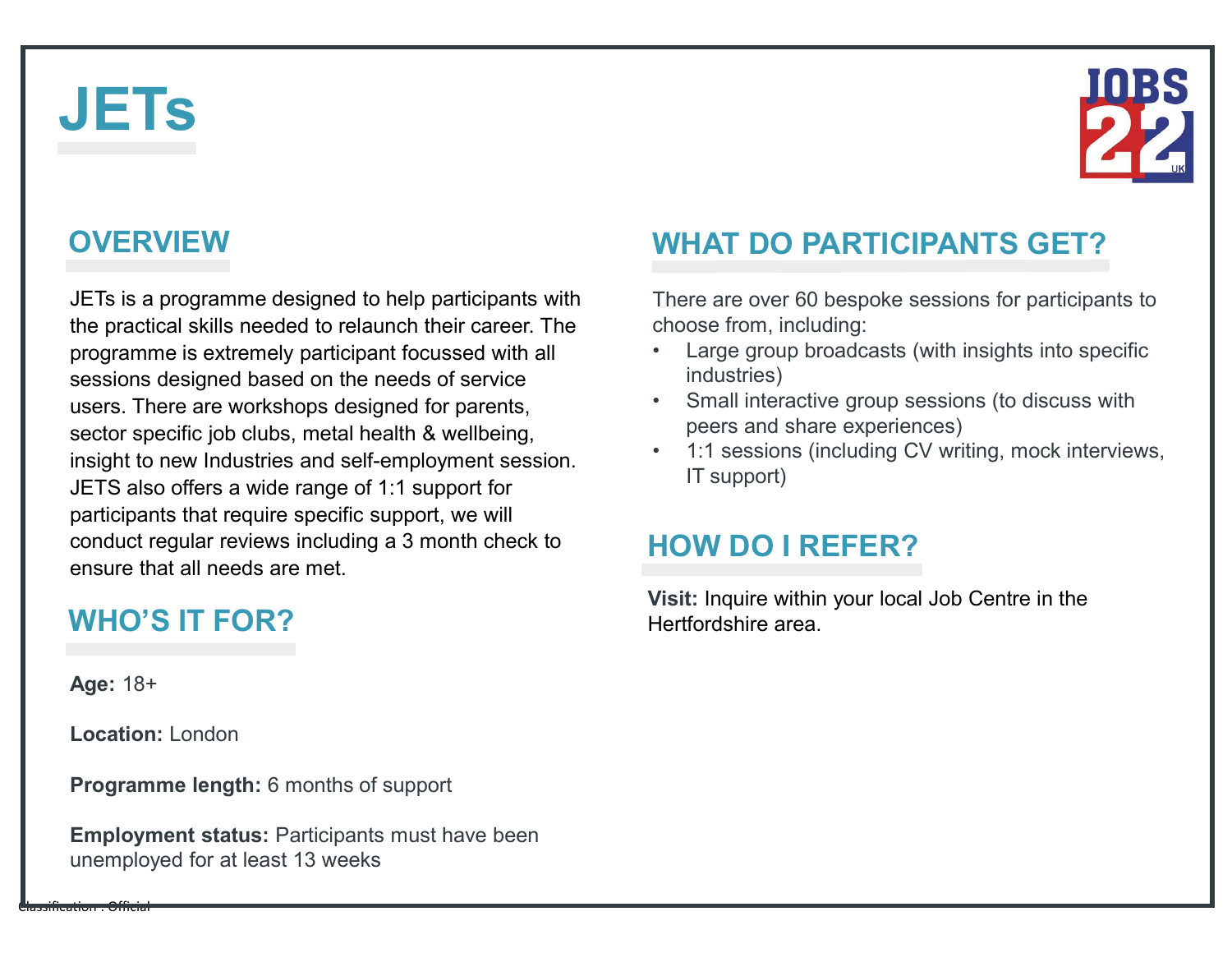# DIGITAL EDGE



#### **OVERVIEW**

DIGITAL EDGE<br>
OVERVIEW WHAT<br>
Digital Edge is a four-week pre-apprenticeship and employment training programme to support people from entry-<br>
underserved communities to access a tech-enabled job . An instance or digital app employment training programme to support people from **DIGITAL EDGE**<br>
OVERVIEW WHAT DO PARTICIP<br>
Digital Edge is a four-week pre-apprenticeship and<br>
underserved communities to access a tech-enabled job An understanding of digital<br>
underserved communities to access a tech-enab **DIGITAL EDGE**<br>
OVERVIEW<br>
Digital Edge is a four-week pre-apprenticeship and<br>
employment training programme to support people from<br>
underserved communities to access a tech-enabled job<br>
or digital apprenticeship.<br>
WHO'S IT

#### WHO'S IT FOR?

Age: 18-45

Location: London, Birmingham, Liverpool, Manchester

support

Employment status: Participants must not currently be in work or education and be facing at least one barrier to work. They should have a desire to work within the digital and technology industries.

#### WHAT DO PARTICIPANTS GET?

- <u>DIGITAL</u><br>
FIGITAL<br>
WHAT DO PARTICIPANTS GET?<br>
An understanding of digital apprenticeships and<br>
entry-level IT jobs<br>
A marines of key employability skills<br>
A wareness of key employability skills<br>
A wareness of key employa entry-level IT jobs
- 
- 
- WHAT DO PARTICIPANTS GET?<br>
 An understanding of digital apprenticeships and<br>
entry-level IT jobs<br>
 An insight into the digital and technology sector<br>
 Awareness of key employability skills<br>
 Learned how to complete a t **EDIGITAL**<br> **EDIGITAL**<br> **EDIGITAL**<br> **EDIGITAL**<br>
An understanding of digital apprenticeships and<br>
entry-level IT jobs<br>
An insight into the digital and technology sector<br>
An insight into the digital and technology sector<br>
Le <u>DIGITAL</u><br>
EDGITAL<br>
WHAT DO PARTICIPANTS GET?<br>
An understanding of digital apprenticeships and<br>
entry-level IT jobs<br>
An insight into the digital and technology sector<br>
• Awareness of key employability skills<br>
• Learned ho and applications for the technology sector WHAT DO PARTICIPANTS GET?<br>
• An understanding of digital apprenticeships and<br>
entry-level IT jobs<br>
• An insight into the digital and technology sector<br>
• Awareness of key employability skills<br>
• Learned how to complete a t WHAT DO PARTICIPANTS GET?<br>
• An understanding of digital apprenticeships and<br>
entry-level IT jobs<br>
• An understanding of digital apprenticeships and<br>
• An insight into the digital and technology sector<br>
• Awareness of key WHAT DO PARTICIPANTS GET?<br>
• An understanding of digital apprenticeships and<br>
entry-level IT jobs<br>
• An insight into the digital and technology sector<br>
• Awareness of key employability skills<br>
• Learned how to complete a t WHAT DO PARTICIPANTS GET?<br>
• An understanding of digital apprenticeships and<br>
entry-level IT jobs<br>
• An insight into the digital and technology sector<br>
• Awareness of key employability skills<br>
• Learned how to complete a t
- 
- 

#### HOW DO I REFER?

**Programme length:** 4 weeks plus 6 months in-work **Visit:** Catch 22 Digital: Contact Form - Catch 22<br>(catch-22.org.uk) and complete the short referral form

www.catch-22.org.uk/services/digital-edge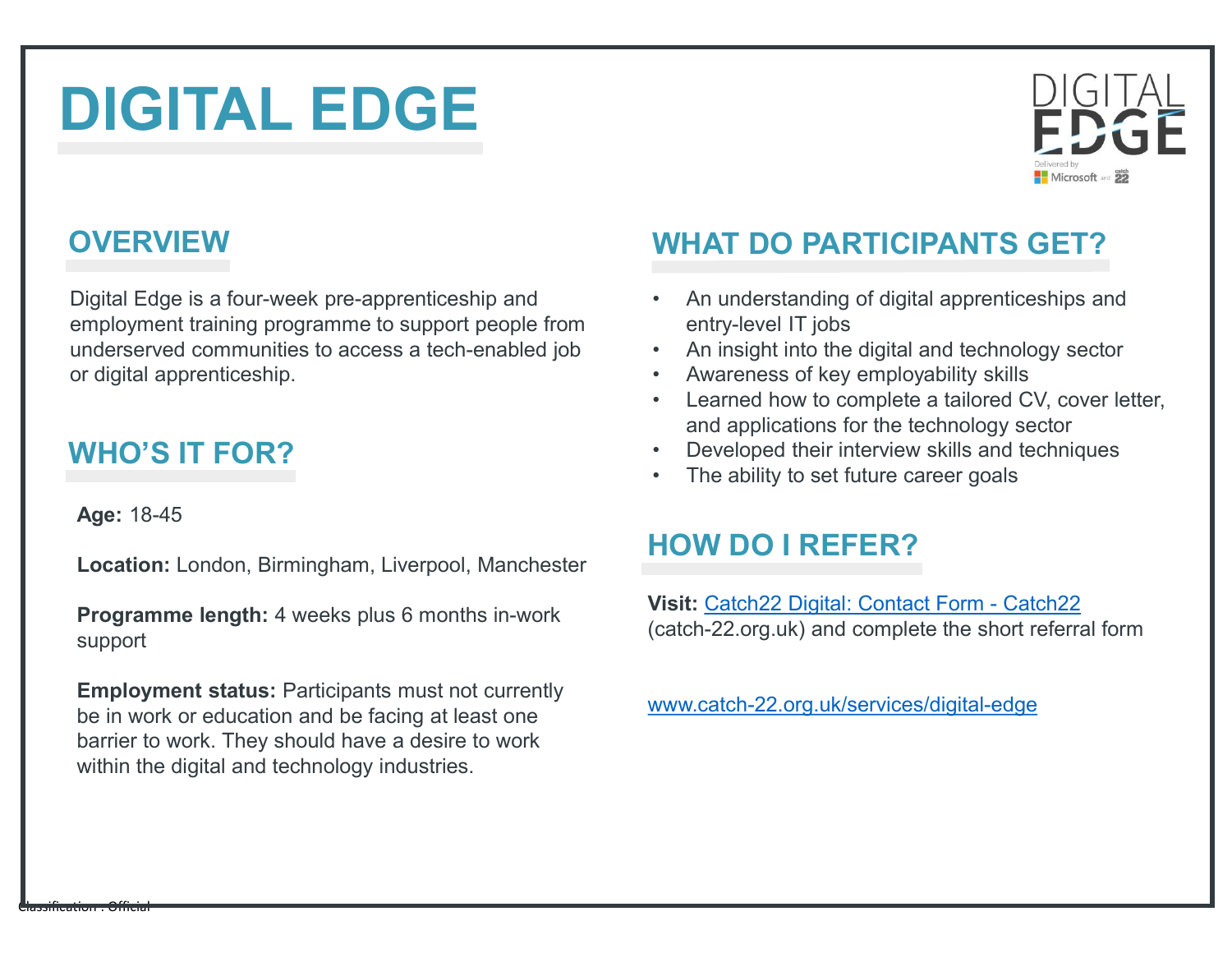# DIGITAL LEAP



#### **OVERVIEW**

DIGITAL LEAP<br>
Digital Leap is a pre-employability training<br>
Digital Leap is a pre-employability training<br>
programme that gives individuals facing barriers to<br>
work – whether due to gender, health status, or the fact<br>
cain **DIGITAL LEAP**<br>
Digital Leap is a pre-employability training<br>
programme that gives individuals facing barriers to<br>
work – whether due to gender, health status, or the fact<br>
that they're care leavers or single parents – a c **DIGITAL LEAP**<br>
Digital Leap is a pre-employability training<br>
Digital Leap is a pre-employability training<br>
programme that gives individuals facing barriers to<br>
work – whether due to gender, health status, or the fact<br>
tha **DIGITAL LEAP**<br>
Digital Leap is a pre-employability training<br>
programme that gives individuals facing barriers to<br>
programme that gives individuals facing barriers to<br>
work – whether due to gender, health status, or the fa gain valuable experience in digital careers

#### WHO'S IT FOR?

Age: 18-45

Location: London

Classification : Official

Programme length: 4 weeks plus 6 months in-work visit: Catch22 Digital: Contact Form - Catch22 support

Employment status: Participants must not currently be in work or education and be facing at least one barrier to work. They should have a desire to work within the digital and technology industries.

#### WHAT DO PARTICIPANTS GET?

- 
- opportunities
- 
- digital careers WHAT DO PARTICIPANTS GET?<br>
• Support in creating a career plan with one-to-one<br>
support and online technical training<br>
• Help to secure digital training and career<br>
• poportunities<br>
• Increased confidence and social capita WHAT DO PARTICIPANTS GET?<br>
• Support in creating a career plan with one-to-one<br>
support and online technical training<br>
• Help to secure digital training and career<br>
• opportunities<br>
• Increased confidence and social capita (example) and online technical training<br>
(example) the secure digital training<br>
(expertmities<br>
(example) the secure digital training and career<br>
(example) the short referral form referral form digital careers<br>
(example) th
- both employers and employees

#### HOW DO I REFER?

www.catch-22.org.uk/services/digital-leap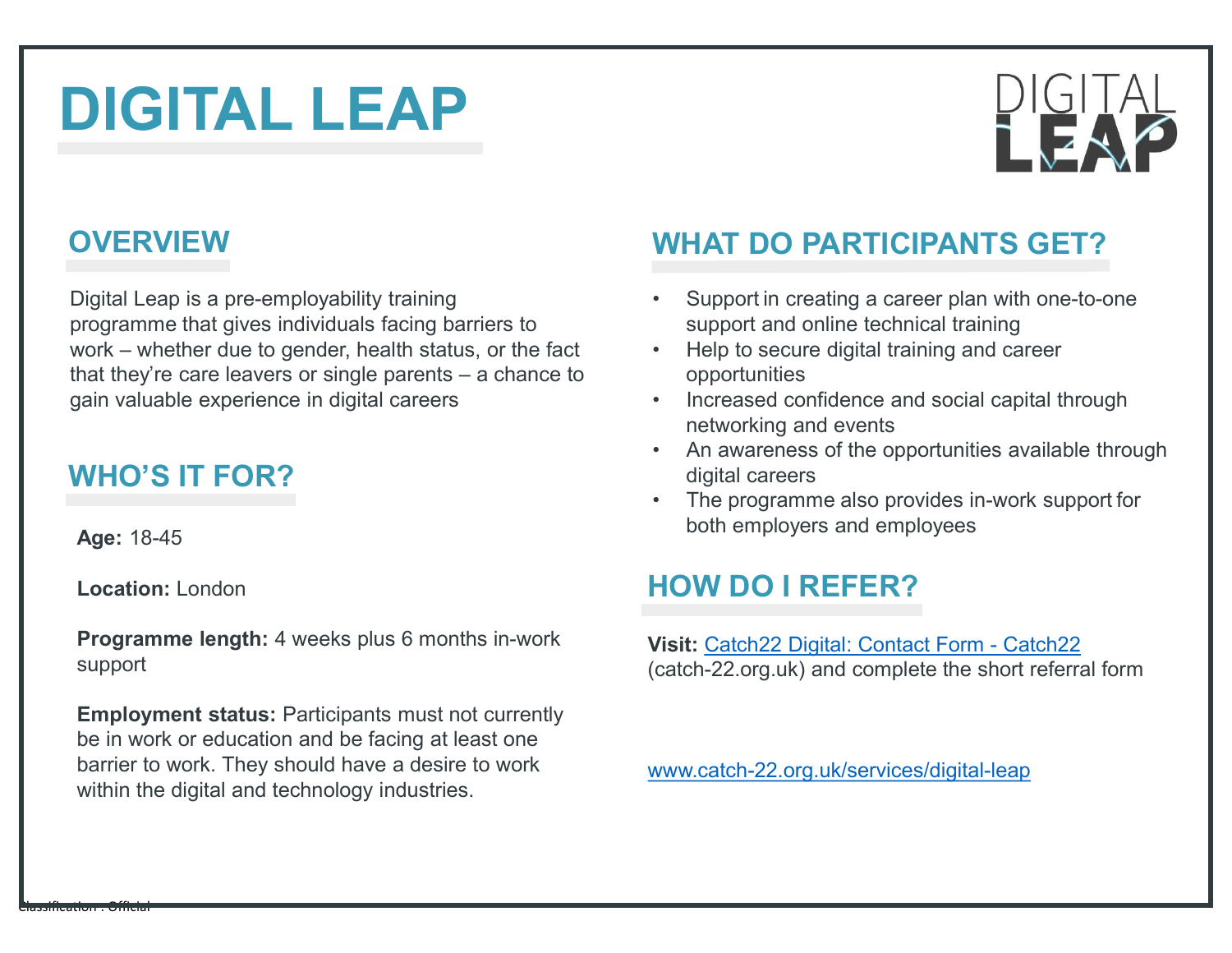# INSPIRING CONNECTIONS

#### **OVERVIEW**

Inspiring Connections is a personal development and **Connect 10 vertebra.** Work with and learn from professionals and network building programme for people to gain the opportunities, support, and momentum they need to take the next steps towards their career goals.

It works by bringing people with barriers to work, Inspiring Connections Candidates, together with Advocates; a range of professionals and business owners motivated to support others to find fulfilling work.

#### WHO'S IT FOR?

Age: No age limit

Classification : Official

Location: Nationwide

Programme length: 6 two-hour sessions, held fortnightly

Employment status: You can join the programme as a Candidate if you are out of work, in work and looking to take steps towards a more fulfilling and sustainable career, or need support for a business concept that you aren't sure how to get started

#### WHAT DO PARTICIPANTS GET?

- **FIONS**<br>
WHAT DO PARTICIPANTS GET?<br>
 Work with and learn from professionals and<br>
business owners who have achieved a high level of<br>
success in their fields.<br>
 Participate in a range of sessions designed to<br>
identify your business owners who have achieved a high level of success in their fields.
- Participate in a range of sessions designed to **INS<br>
INTERNATE DO PARTICIPANTS GET?**<br>
Work with and learn from professionals and<br>
business owners who have achieved a high level of<br>
success in their fields.<br>
Participate in a range of sessions designed to<br>
identify your help you choose a meaningful direction in your career. **FIONS**<br>
• Work with and learn from professionals and<br>
business owners who have achieved a high level of<br>
success in their fields.<br>
• Participate in a range of sessions designed to<br>
• Participate in a range of sessions des
- support from Advocates in achieving your career goals.

#### HOW DO I REFER?

Visit: www.catch-22.org.uk/about-inspiring-connections and complete the short referral form.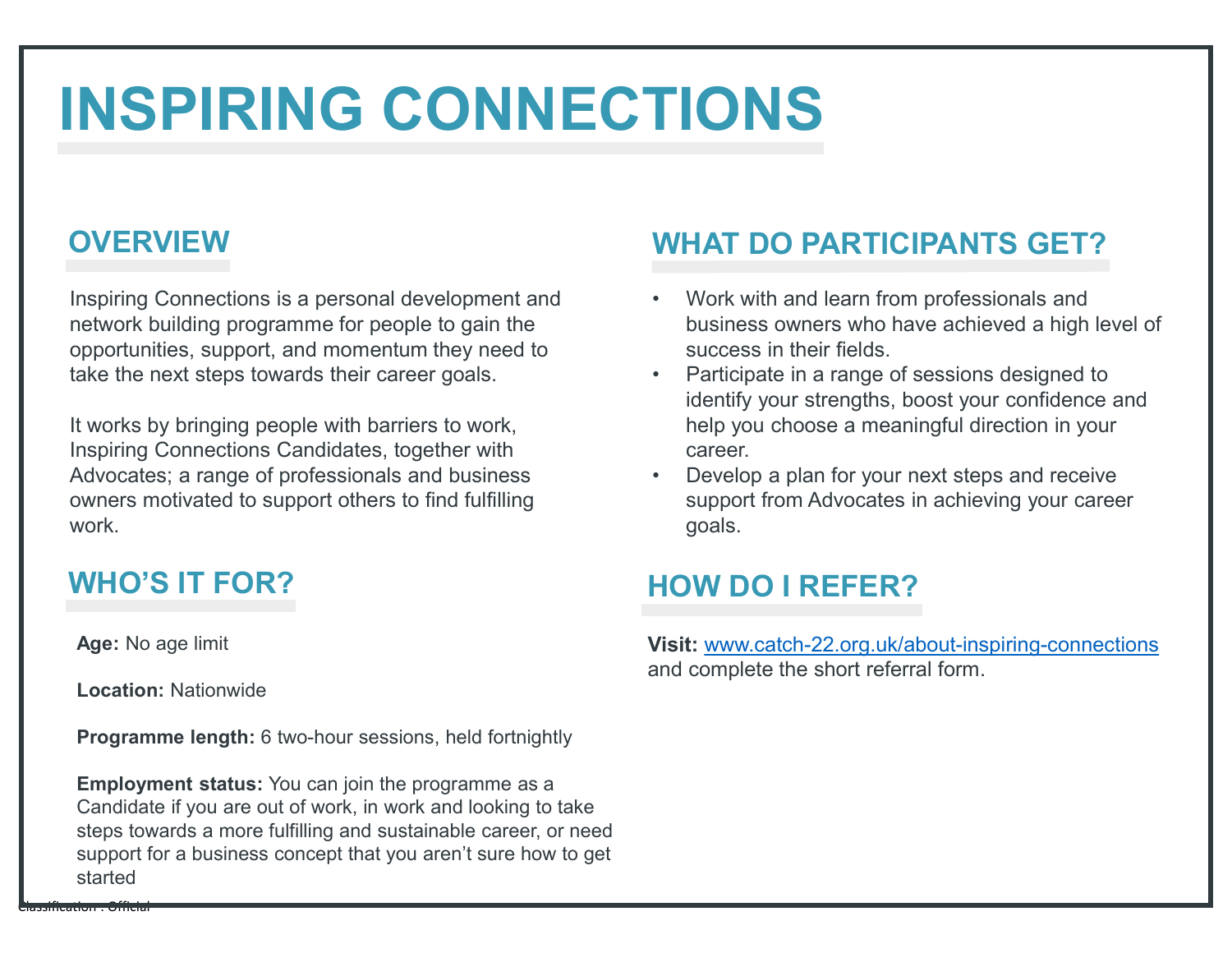# SOCIAL SWITCH



#### **OVERVIEW**

SOCIAL SWITCH<br>
The Social Switch Project is a full-time training and<br>
WHAT DO PAR<br>
The Social Switch Project is a full-time training and<br>
work experience programme for young people. Training<br>
creative and develop sustainab work experience programme for young people. Training experience to progress into a sustainable career in creative and motivated young people to manage social media and develop sustainable digital careers, this three-week programme includes mentoring and a unique placement for each trainee after their course. Programme length: 4 weeks plus 2 months of tailored one to<br>
Programme includes media and develop sustainable digital careers, this<br>
The digital industries.<br>
With the support of national and international<br>
With the support

With the support of national and international organisations each trainee will be supported to get sustainable work in the digital world.

#### WHO'S IT FOR?

Age: 16-25

Location: London

Classification : Official

one support

Employment status: Participants must not currently be in work or education and be facing at least one barrier to work. They should have a desire to work within the digital and technology industries

#### WHAT DO PARTICIPANTS GET?

- <sup>THE</sup><br> **EXPLORERTICIPANTS GET?**<br>
Build the confidence, skills, knowledge and<br>
experience to progress into a sustainable career in<br>
the digital industries.<br>
1:1 tailored support to help secure employment  $\begin{tabular}{c} \hline \textbf{THE} & \textbf{GOCIAL}(\textbf{SWITCH}) \\ \hline \textbf{PROIECT} \\ \textbf{PARTIO} \textbf{PARTICIPANTS GET?} \\ \text{Build the confidence, skills, knowledge and experience to progress into a sustainable career in the digital industries. \\ \hline \textbf{1:1 tailored support to help secure employment} \end{tabular}$ the digital industries. <sup>THE</sup><br>
SOCIAL (SWITCH)<br>
<sup>Redithread</sup> <sup>22</sup> Medicines Societion<br> **WHAT DO PARTICIPANTS GET?**<br>
• Build the confidence, skills, knowledge and<br>
experience to progress into a sustainable career in<br>
the digital industries.<br>
• 1:1 The Society<br>
The Society<br>
The Society<br>
The Social Switch Project and experience to progress into a sustainable career in<br>
the digital industries.<br>
1:1 tailored support to help secure employment<br> **HOW DO I REFER?**<br>
The Soci
- 

#### HOW DO I REFER?

Visit: Apply for Social Switch Social Media Training referral form

www.thesocialswitchproject.org.uk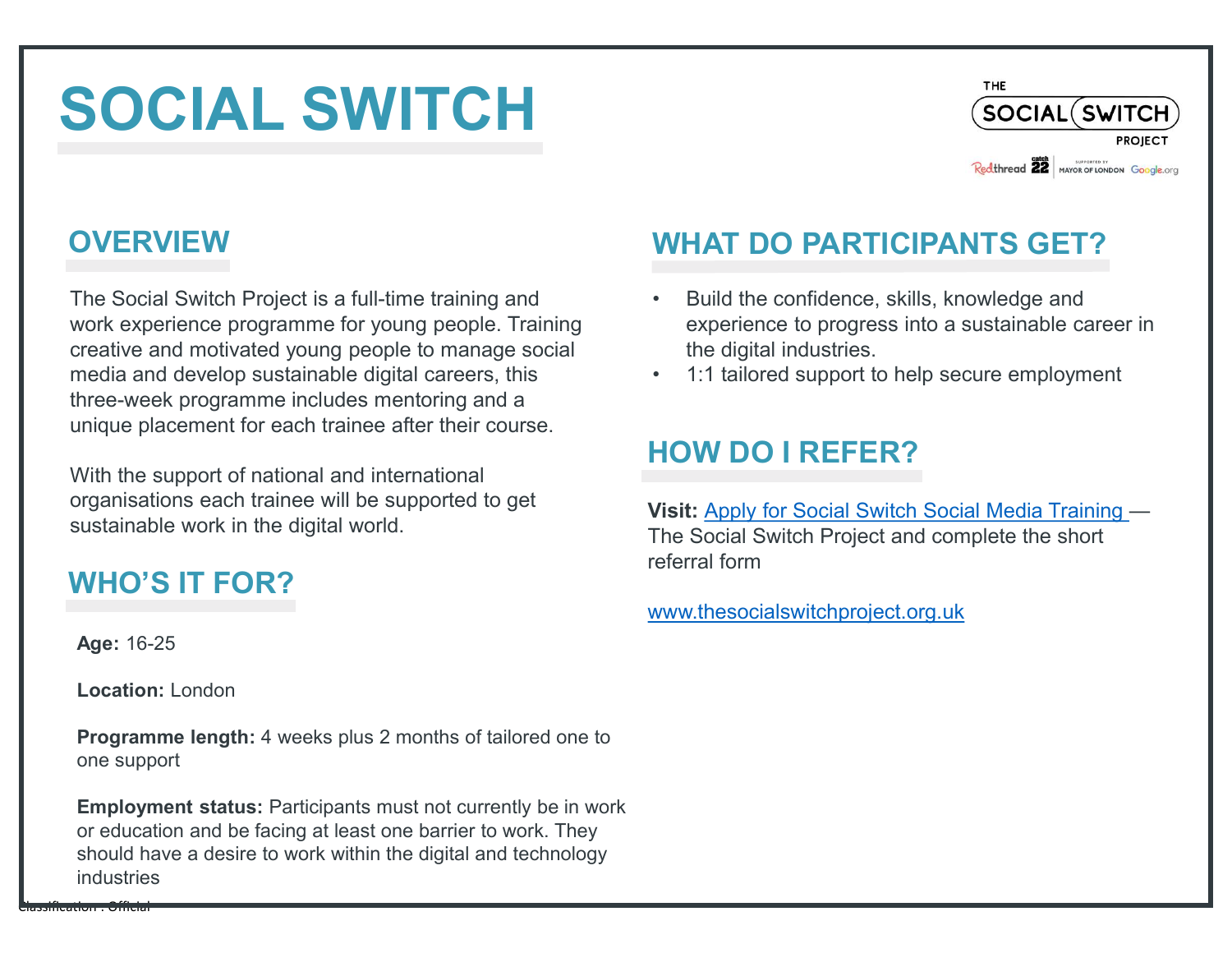# FUTURE PATHWAYS<br>
MAYOR OF LONDON FUTURE PATHWAYS<br>
OVERVIEW WHAT D<br>
Future Pathways is an employability programme for Contribution<br>
young Londoners that supports them into sustained Contribution<br>
WHAT D<br>
WHAT DESCRIPS CONSIDERS FUTURE PATHWAYS<br>
OVERVIEW WHAT DC<br>
Future Pathways is an employability programme for<br>
young Londoners that supports them into sustained Confidence<br>
work, apprenticeships or education.<br>
WHO'S IT FOR?<br>
Confidence<br>
Confidence



#### **OVERVIEW**

young Londoners that supports them into sustained • Tailored journey designed to overcome personal **Solution Contained States (Solution Contained States)**<br>
States an employability programme for<br>
States (Section Confidence into sustained Confidence into the premiceships or education.<br>
Age: 18-24<br>
Age: 18-24<br>
Location: Hi Example Software Particular Software Status: Participants then the Not in Employment status: Participants must be Not in Employment,<br>
Employability programme for<br>
Softence and motivation busines barriers<br>
Age: 18-24<br>
Age:

#### WHO'S IT FOR?

#### Age: 18-24

Location: Hillingdon, Harrow, Hammersmith and Fulham,<br> **Location:** Hillingdon, Harrow, Hammersmith and Fulham,<br> **Container Struth Participate Struth Participate Struth Participate Struth Participate Struth Participate Stru** 

Programme length: 12 months of support, plus 6 months inwork support

Education or Training (NEET) and be:

Looked after or a care leaver

#### OR the contract of the contract of the contract of the contract of the contract of the contract of the contract of the contract of the contract of the contract of the contract of the contract of the contract of the contrac

Homeless or at risk of being homeless

#### OR the contract of the contract of the contract of the contract of the contract of the contract of the contract of the contract of the contract of the contract of the contract of the contract of the contract of the contrac

Classification : Official

Fall into two or more of the following categories: Be in debt (£1000+) Be a young carer Be involved in crime or substance misuse Be a lone parent

#### WHAT DO PARTICIPANTS GET?

- 
- barriers **EXECT:**<br>
WHAT DO PARTICIPANTS GET?<br>
• Dedicated employment advisor for 12 months<br>
• Tailored journey designed to overcome personal<br>
barriers<br>
• Confidence and motivation building sessions<br>
• Us sanct and application coach **EXECTS FOR SUBDANTS GET?**<br>• Dedicated employment advisor for 12 months<br>• Tailored journey designed to overcome personal<br>barriers<br>• Confidence and motivation building sessions<br>• CVs and cover letter preparation<br>• Job searc WHAT DO PARTICIPANTS GET?<br>
• Dedicated employment advisor for 12 months<br>
• Tailored journey designed to overcome personal<br>
barriers<br>
• Confidence and motivation building sessions<br>
• Uses and cover letter preparation<br>
• Int WHAT DO PARTICIPANTS GET?<br>
• Dedicated employment advisor for 12 months<br>
• Tailored journey designed to overcome personal<br>
barriers<br>
• Confidence and motivation building sessions<br>
• Use support the first preparation<br>
• Hun
- 
- 
- 
- 
- 
- 
- 
- 
- 
- 
- 

#### HOW DO I REFER?

Email: employability@catch-22.org.uk with your details, and one of our Employment Advisors will call you back.

www.catch-22.org.uk/services/future-pathway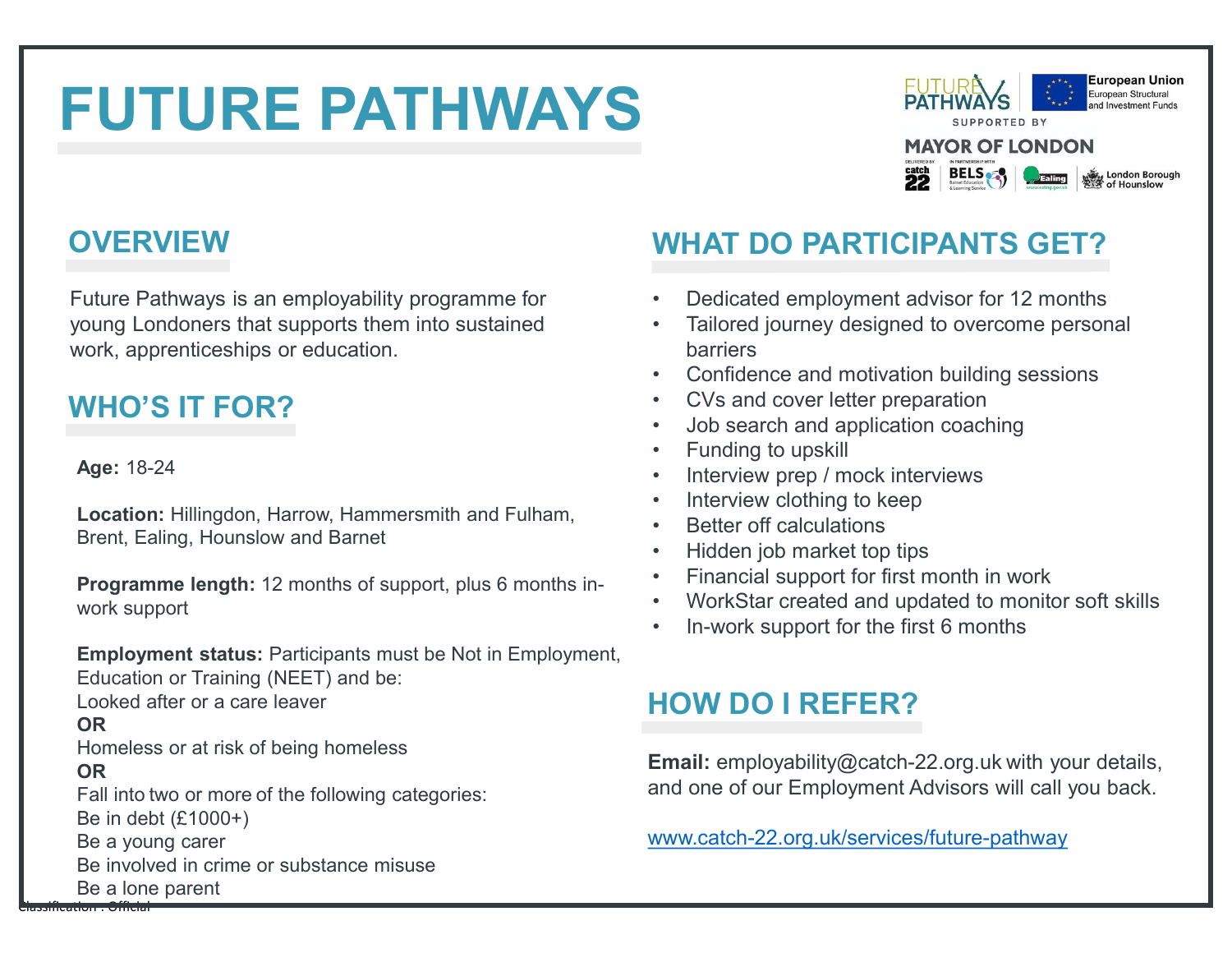## GRID FOR GOOD

#### **OVERVIEW**

GRID FOR GOOD<br>
OVERVIEW WHAT DO<br>
Grid for Good supports young people from Crispaging in<br>
disadvantaged backgrounds into careers in the energy<br>
MUOIS LEGRE disadvantaged backgrounds into careers in the energy industry. **Programme plus 2 weeks work experience**<br> **Programme plus 2 weeks work experience**<br> **Programme plus 2 weeks work experience**<br> **Programme plus 2 weeks work experience**<br> **Programme plus 2 weeks work experience**<br> **Employment** 

#### WHO'S IT FOR?

Age: 16-30

Location: Nationwide

Programme length: 12-week career mentoring

Employment status: Participants should be seeking work

#### WHAT DO PARTICIPANTS GET?

- **grid for good**<br>
From National Grid<br>
WHAT DO PARTICIPANTS GET?<br>
 Engaging insight events to inform young people<br>
about National Grid and the wider energy industry<br>
 Peer networking and industry taster sessions as<br>
part o about National Grid and the wider energy industry **grid for good**<br> **WHAT DO PARTICIPANTS GET?**<br>
• Engaging insight events to inform young people<br>
about National Grid and the wider energy industry<br>
• Peer networking and industry taster sessions as<br>
part of team building ex
- part of team building exercises
- 
- **grid School School School School School School School School School School School School School School School School School School School School School School School School School School School School School School School grid for good**<br> **WHAT DO PARTICIPANTS GET?**<br>
• Engaging insight events to inform young people<br>
about National Grid and the wider energy industry<br>
• Peer networking and industry taster sessions as<br>
part of team building ex **grid for good**<br>
From National Grid<br>
From National Grid<br>
Engaging insight events to inform young people<br>
about National Grid and the wider energy industry<br>
Peer networking and industry taster sessions as<br>
part of team buil industry **grid for good**<br> **WHAT DO PARTICIPANTS GET?**<br>
• Engaging insight events to inform young people<br>
about National Grid and the wider energy industry<br>
• Peer networking and industry taster sessions as<br>
extract for team buildin
- been through the programme.

#### HOW DO I REFER?

Email: employability@catch-22.org.uk with your details, and one of our Employment Advisors will call you back.

www.catch-22.org.uk/services/grid-for-good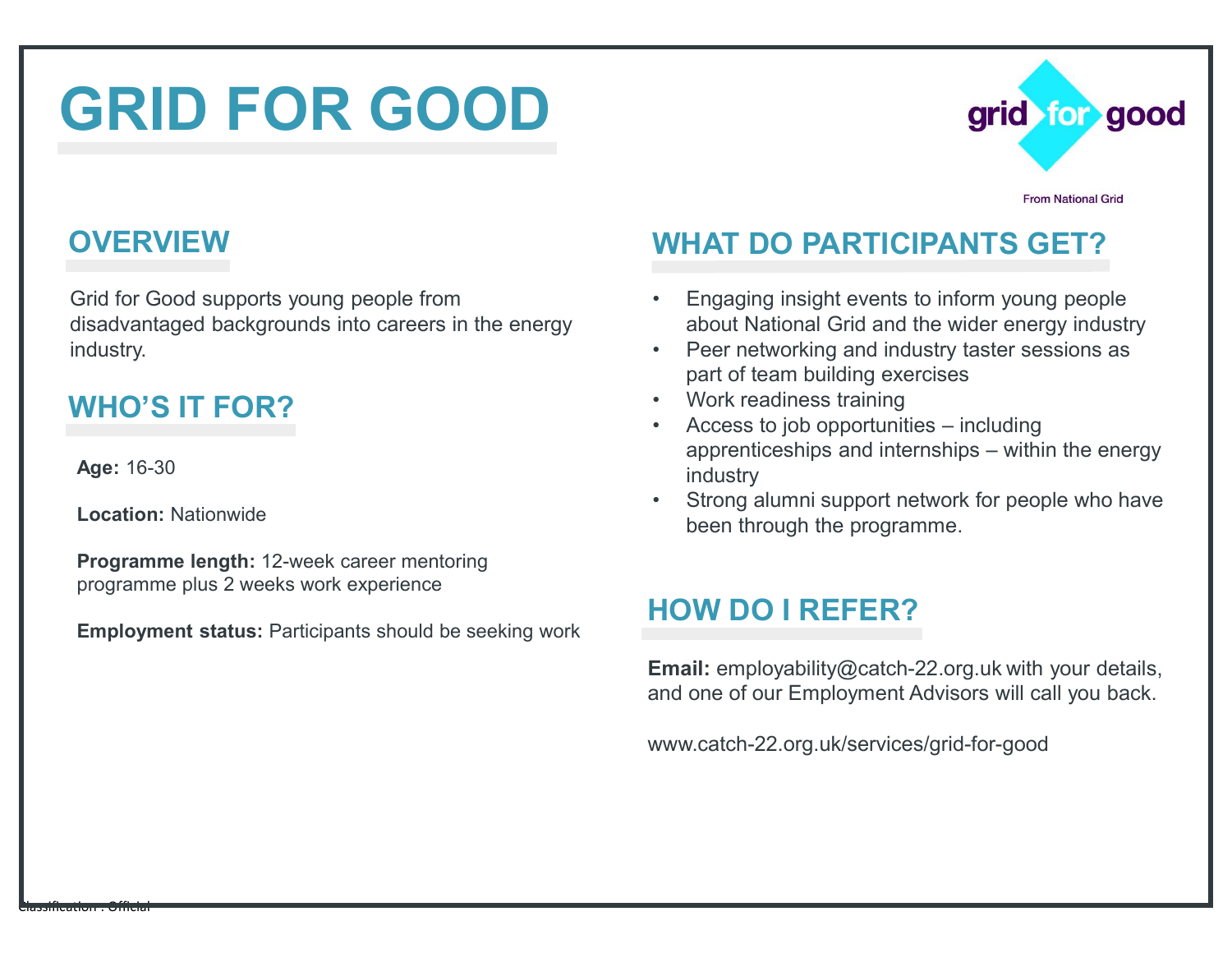# BARCLAYS LIFESKILLS WBARCLAYS | LifeSkills **BARCLAYS LIFESKILLS OF BAI**<br>
OVERVIEW WHAT DO PARTIC<br>
Barclays Lifeskills is a fully-funded socially responsible employment programme that supports individuals who<br>
And there faced barriers to work, into a job or<br>  $\therefore$  • One to one mentoring with a personal advisor **• MEARCLAYS** Life**Skills**<br>
WHAT DO PARTICIPANTS GET?<br>
• One to one mentoring with a personal advisor<br>
• Motivation and confidence building<br>
• Job search and application support<br>
• CV writing and interview preparation<br>
• M

#### **OVERVIEW**

employment programme that supports individuals who **Communist Containst Constance** building have faced barriers to work, into a job or apprenticeship.

#### WHO'S IT FOR?

Age: 16+

Location: Liverpool, London, Manchester

Programme length: Up to 12 months support

Employment status: Participants should face at least one barrier to work

#### WHAT DO PARTICIPANTS GET?

- 
- 
- 
- 
- 
- **Example 18 Search And Analytical Search and Search Analytic Search and Search and application support**<br>• Job search and application support<br>• Job search and application support<br>• CV writing and interview preparation<br>• Moc **• CV BARCLAYS | LifeSkills**<br>
WHAT DO PARTICIPANTS GET?<br>
• One to one mentoring with a personal advisor<br>
• Motivation and confidence building<br>
• Job search and application support<br>
• CV writing and interview preparation<br>
• **SECONS CONSIDENTS CONSIDENTS CONSIDENTS CONSIDENTS CONSIDENTS CONSIDENTS CONSIDENTS CONSIDENTS CONSIDENTS CONSIDENTS (SUPPRESENTS CONSIDENTS)<br>
• Motivation and confidence building<br>
• Job search and application support<br>
• • The School School School School School School School School School School School School School School School School School School School School School School School School School School School School School School Schoo** and employment **ES CONSTREMANT SET?**<br>
• One to one mentoring with a personal advisor<br>
• One to one mentoring with a personal advisor<br>
• Motivation and application support<br>
• CV writing and application support<br>
• CV writing and interview **Example 18 CONTROVER SUBARCLAYS | LifeSkills**<br>
WHAT DO PARTICIPANTS GET?<br>
• One to one mentoring with a personal advisor<br>
• Motivation and confidence building<br>
• Job search and application support<br>
• CV writing and interv • One to one mentoring with a personal advisor<br>
• Motivation and confidence building<br>
• Job search and application support<br>
• CV writing and interview preparation<br>
• Mock interviews<br>
• Training and supported entry into app
- 
- 

#### HOW DO I REFER?

Visit: www.catch-22.org.uk/services/Barclays-lifeskills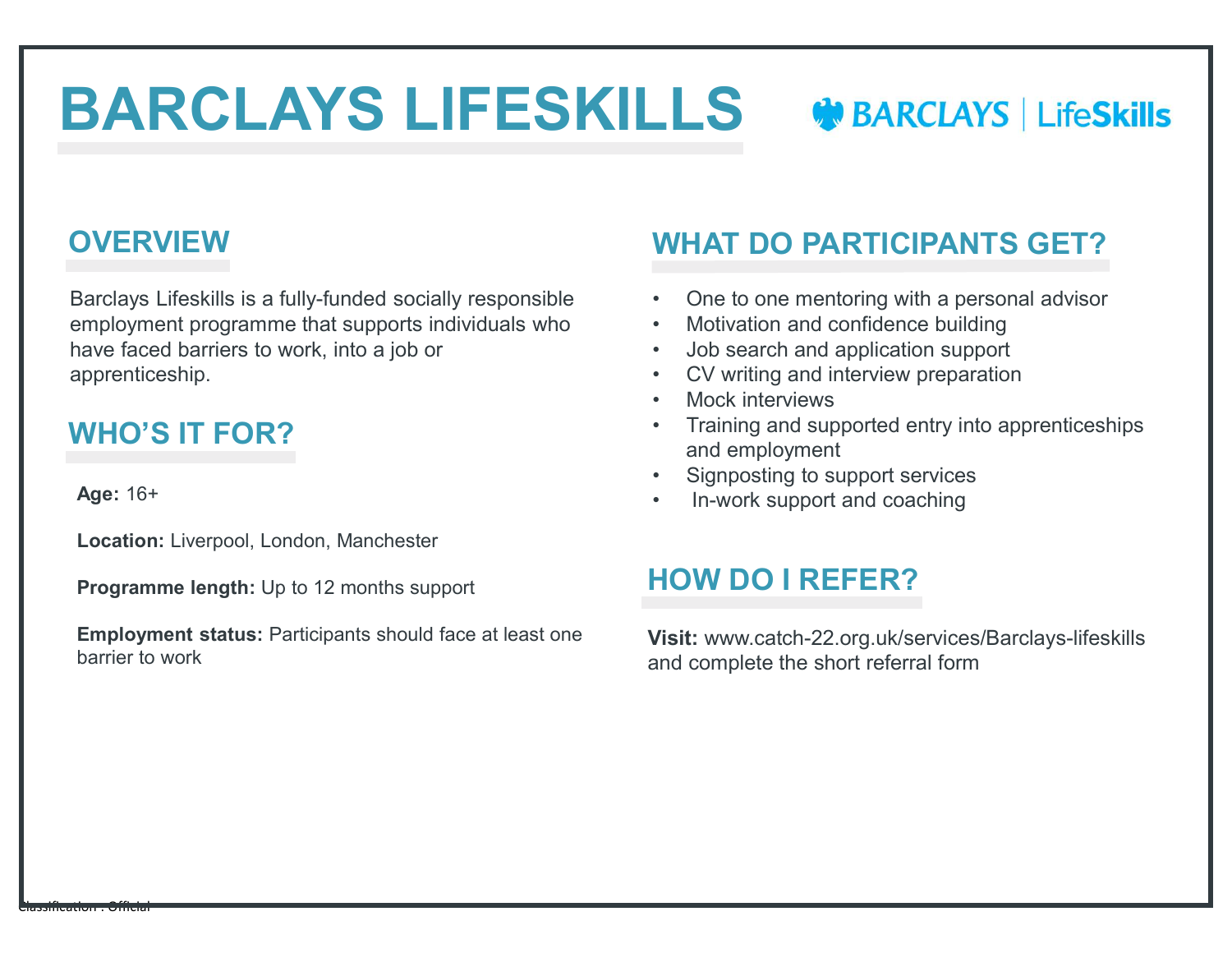# CREATING OPPORTUNITIES OPPORTUNITIES CREATING OPPORTUNITI<br>
OVERVIEW WHAT DO<br>
Creating opportunities helps young people find training, apprenticeship or employment-related<br>
The programme delivered in partnership by Catch22<br>
The programme delivered in partnersh



Creating opportunities helps young people find opportunities to progress towards the future they want.

The programme, delivered in partnership by Catch22, The Prince's Trust and Apprentice Nation, offers tailored support from a dedicated Careers Coach, who works with each young person to design a pathway to CHATTING COVER<br>
Creating opportunities helps young people find<br>
training, apprenticeship or employment-related<br>
opportunities to progress towards the future they<br>
what coach to<br>
want.<br>
The programme, delivered in partnersh

#### WHO'S IT FOR?

#### Age: 16-25

Classification : Official

Location: Birmingham, Bradford, Croydon, Hackney, Kingston<br>upon Hull Lambeth Loods Liverpool Manchester Newborn webinars from popular artists such as Ghetts, upon Hull, Lambeth, Leeds, Liverpool, Manchester, Newham, weblinars from popular artists such as Griet<br>Young T & Bugsey, Ray BLK and IAMDDB Sandwell, Wolverhampton

work support

Employment status: The programme is designed to support young people at risk of serious violence.

#### WHAT DO PARTICIPANTS GET?

- Coach to help identify and achieve goals
- varit.<br>
Programme, delivered in partnership by Catch22,<br>
The Prince's Trust and Apprentice Nation, offers<br>
and the Prince's Trust and Apprentice Nation, offers<br>
and the programme langth: vocation and basis to sill and the **Solution CREATING CONSECT AND THE SUBDERTUNITIES WHAT DO PARTICIPANTS GET?**<br>
• One-to-one support from a dedicated Careers<br>
Coach to help identify and achieve goals<br>
• A personalised support package: featuring a range<br>
of **Solution CREATING**<br> **ESPECTIVES**<br> **EXECTIVE PERSONALLY CONSECT?**<br>
• One-to-one support from a dedicated Careers<br>
Coach to help identify and achieve goals<br>
• A personalised support package: featuring a range<br>
of tailored w of tailored workshops, to help with employability skills, job search skills, work experience; agency, self-efficacy, goal setting and the resilience to achieve it; vocational and basic skills; and addressing barriers including health and wellbeing, independent living, housing, and developing life skills **WHAT DO PARTICIPANTS GET?**<br>
• One-to-one support from a dedicated Careers<br>
Coach to help identify and achieve goals<br>
• A personalised support package: featuring a range<br>
of tailored workshops, to help with employability<br> • One-to-one support from a dedicated Careers<br>
Coach to help identify and achieve goals<br>
• A personalised support package: featuring a range<br>
of tailored workshops, to help with employability<br>
skills, job search skills, wo One-to-one support from a dedicated Careers<br>Coach to help identify and achieve goals<br>A personalised support package: featuring a range<br>of tailored workshops, to help with employability<br>skills, job search skills, work exper Coach to nelp ldentity and achieve goals<br>A personalised support package: featuring a range<br>of tailored workshops, to help with employability<br>of tailored workshops, to help with employability<br>skills, job search skills, work • A personalised support package: reaturing a range<br>of tailored workshops, to help with employability<br>skills, job search skills, work experience; agency,<br>self-efficacy, goal setting and the resilience to<br>achieve it; vocati skills, job search skills, work experience; agency,<br>self-efficacy, goal setting and the resilience to<br>achieve it; vocational and basic skills; and<br>addressing barriers including health and wellbeing,<br>independent living, hou
	- Catch22 and The Prince's Trust currently offer, including employability support, mentoring and entrepreneurship
	- online platform, offering on-demand content and live
	- national and local jobs, work experience, Kickstart,

(continue overleaf…)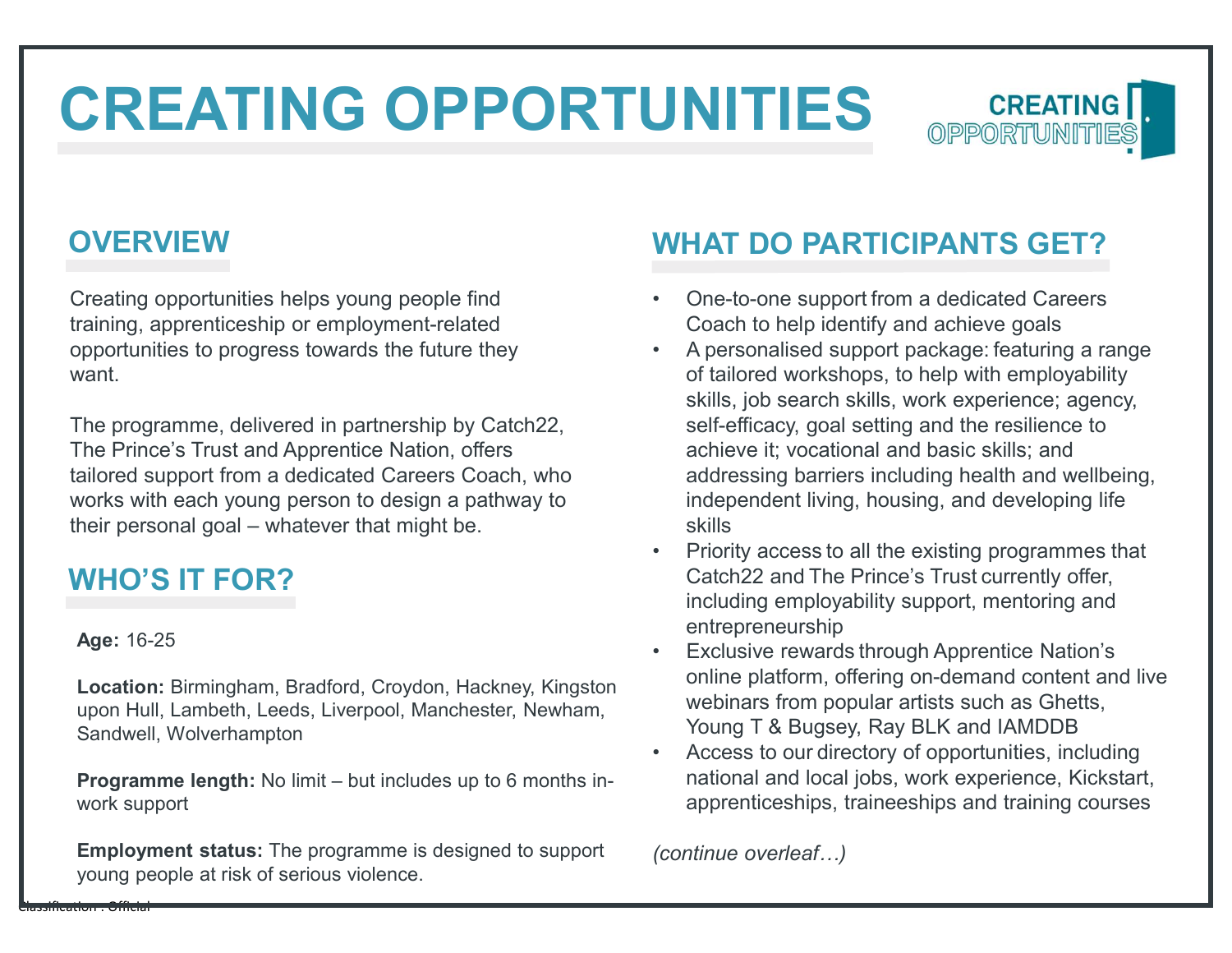# CREATING OPPORTUNITIES CREATING (continued) CREATING OPPORTU<br>
(continued)<br>
WHAT DO PARTICIPANTS GET?<br>
• Financial support with a personalised budget to<br>
• Mental wellbeing support through the SHOUT<br>
• Referrals to other services which address personal **CREATING OPPORTL<br>
(CONTINUED)**<br>
WHAT DO PARTICIPANTS GET?<br>
• Financial support with a personalised budget to<br>
• Mental wellbeing support through the SHOUT<br>
• Mental wellbeing support through the SHOUT<br>
• Referrals to othe **CREATING OPPORTUN<br>
(CONTINUED)**<br>
WHAT DO PARTICIPANTS GET?<br>
• Financial support with a personalised budget to<br>
• ower the career goals of every participant<br>
• Mental wellbeing support through the SHOUT<br>
texting service<br>
• **CONTINUED (CONTINUED)**<br>
WHAT DO PARTICIPANTS GET?<br>
• Financial support with a personalised budget to<br>
power the career goals of every participant<br>
• Mental wellbeing support through the SHOUT<br>
texting service<br>
• Referrals **in the Conduct of the Conduct of the Conduct of the Conduct of Conduct Science (Science or conducted Metal wellbeing support through the SHOUT texting service<br>power the career goals of every participant Mental wellbeing s**

#### WHAT DO PARTICIPANTS GET?

- power the career goals of every participant
- texting service
- challenges
- 

#### HOW DO I REFER?

Classification : Official

WHAT DO PARTICIPANTS GET?<br>
• Financial support with a personalised budget to<br>
power the career goals of every participant<br>
• Mental wellbeing support through the SHOUT<br>
texting service<br>
• Referrals to other services which WHAT DO PARTICIPANTS GET?<br>
• Financial support with a personalised budget to<br>
power the career goals of every participant<br>
• Mental wellbeing support through the SHOUT<br>
texting service<br>
• Referrals to other services which or Creating Opportunities: Young Person's Self-Financial support with a personalised budget to<br>
power the career goals of every participant<br>
Mental wellbeing support through the SHOUT<br>
texting service<br>
Referrals to other services which address personal<br>
challenges<br>
6 m Francian support what a besonalised bought<br>
power the career goals of every participant<br>
• Mental wellbeing support through the SHOUT<br>
texting service<br>
• Referrals to other services which address personal<br>
challenges<br>
• 6